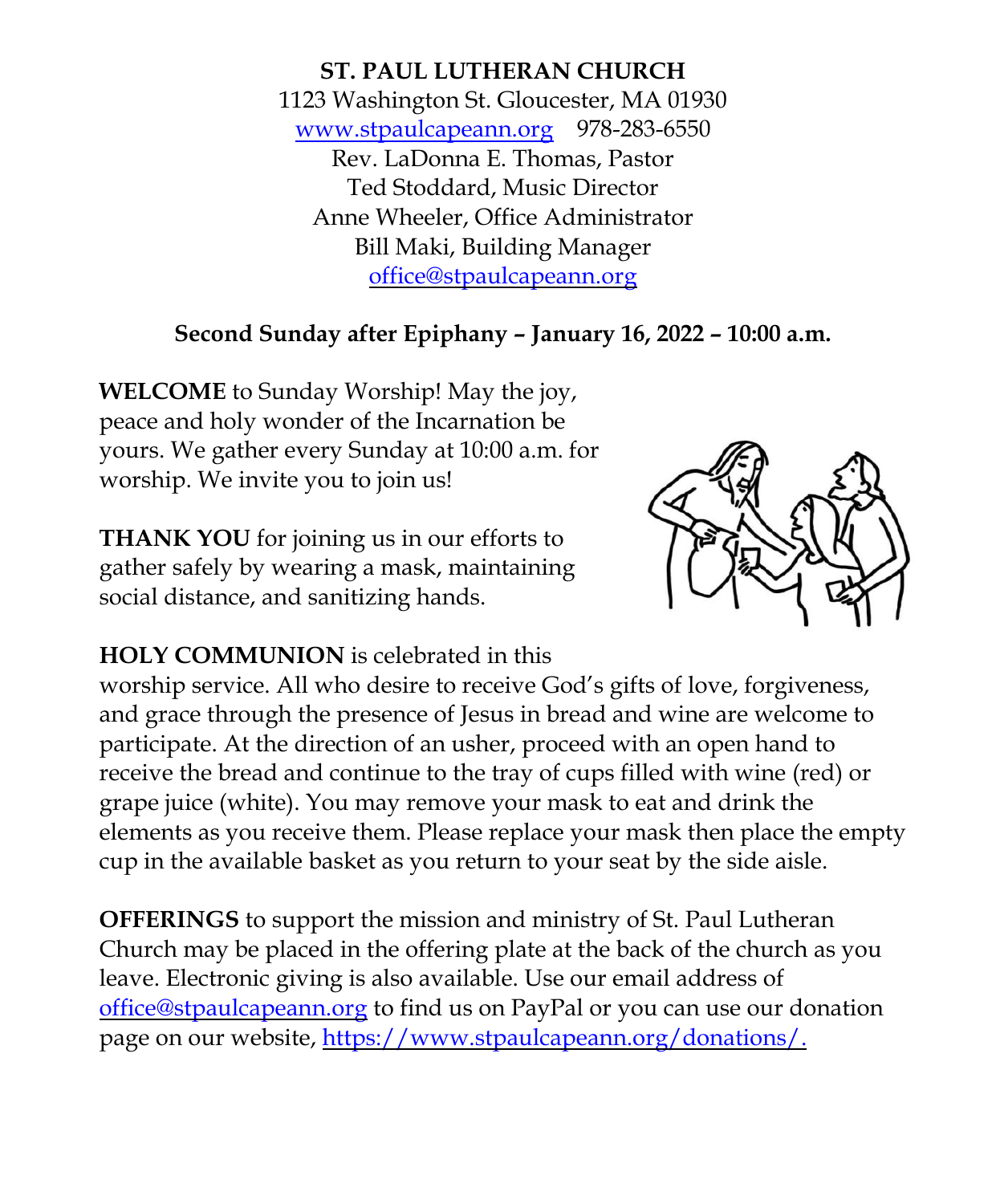# **ORDER OF WORSHIP** *\*Indicates congregation is to stand Bold Print = Congregational Responses*

# **INTRODUCTION TO THE DAY**

The Sundays after Epiphany continue to celebrate the revelation of God's glory to us as it was made known to the magi and to those on Jordan's banks at Jesus' baptism—today using wedding imagery. Our God rejoices over God's people as those being married rejoice over one another. By the power of the Spirit there are gifts galore for everyone. In Christ Jesus the best wine is saved for last. Taste and see.

| <b>PRELUDE</b> | Andante tranquillo    | Felix Mendelssohn |
|----------------|-----------------------|-------------------|
|                | Prelude on 'St. Anne' | C. S. Lang        |

#### **WELCOME**

#### **\*THANKSGIVING FOR BAPTISM**

Blessed be the holy Trinity,  $\pm$  one God, the fountain of living water, the rock who gave us birth, our light and our salvation. **Amen.**

Joined to Christ in the waters of baptism, we are clothed with God's mercy and forgiveness. Let us give thanks for the gift of baptism. We give you thanks, O God, **for you have created all, and you water the earth abundantly. calling forth life in which you took delight. Oceans and lakes praise you; rivers and streams bless you. All life is sustained by you, our Source. We praise you for Christ, firstborn from the dead, who frees us from sin and raises us up to new life. Here at this font we touch the river of the water of life,**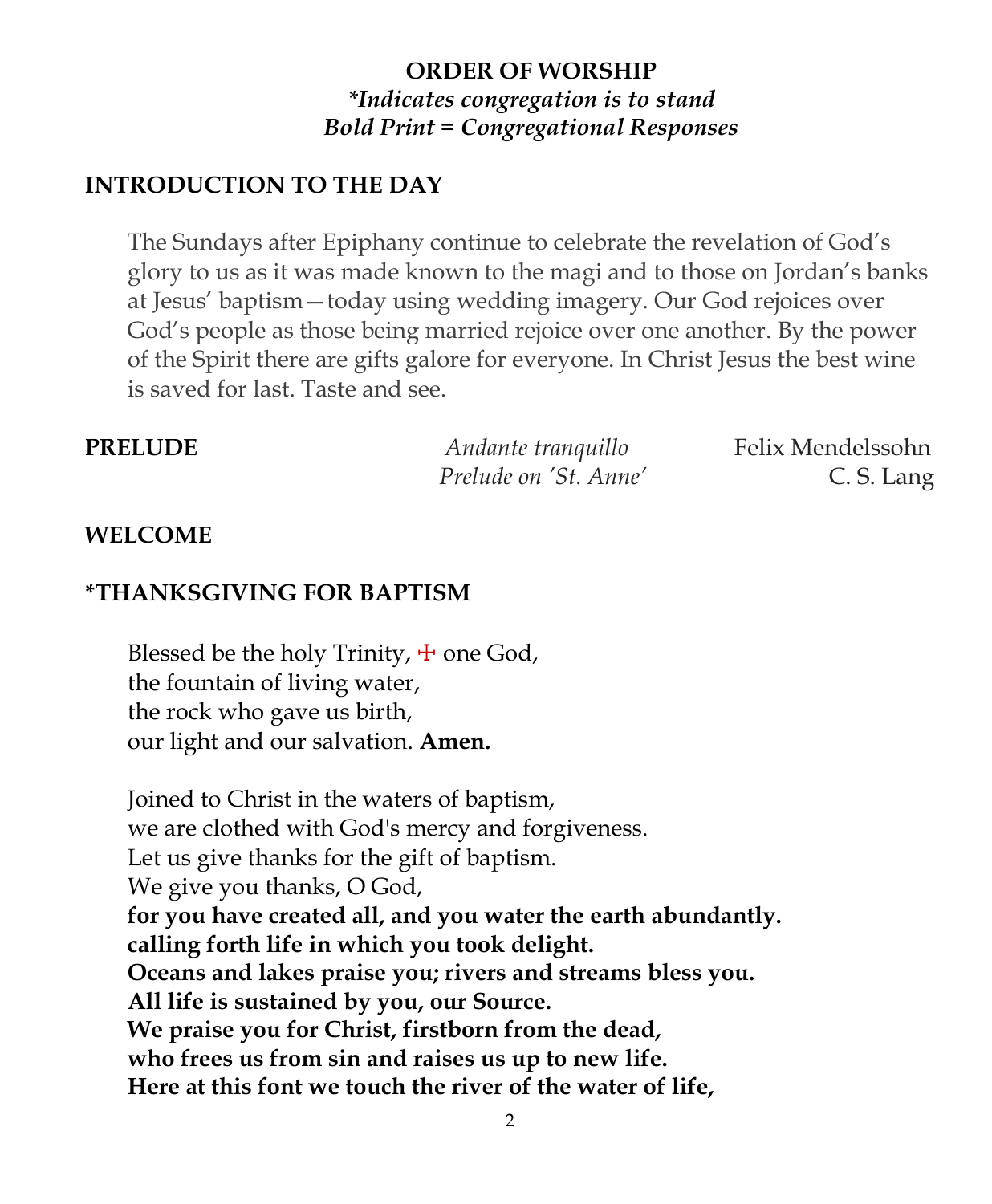**bright as crystal, flowing through the city of God. Here, death is washed away forever. Here, we are grafted into the tree of life with leaves for the healing of the world.**

**Pour your Holy Spirit on this assembly, into this community, and throughout all creation. Cleanse us from our fears and wash away our divisions. Grant that all may drink of your mercy and peace, through Jesus Christ, our Savior and Lord, who lives and reigns with you and the Holy Spirit, one God, now and forever. Amen.**

**\*GATHERING HYMN** *The Trumpets Sound, the Angels Sing* ELW 531  *(Not available for supplying in bulletin)*

#### **\*GREETING**

The grace of our Lord Jesus Christ, the love of God, and the communion of the Holy Spirit be with you all. **And also, with you.**

#### **\*PRAYER OF THE DAY**

Let us pray.

**Lord God, source of every blessing, you showed forth your glory and led many to faith by the works of your Son, who brought gladness and salvation to his people. Transform us by the Spirit of his love, that we may find our life together in him, Jesus Christ, our Savior and Lord. Amen.**

#### **CHILDREN'S MESSAGE**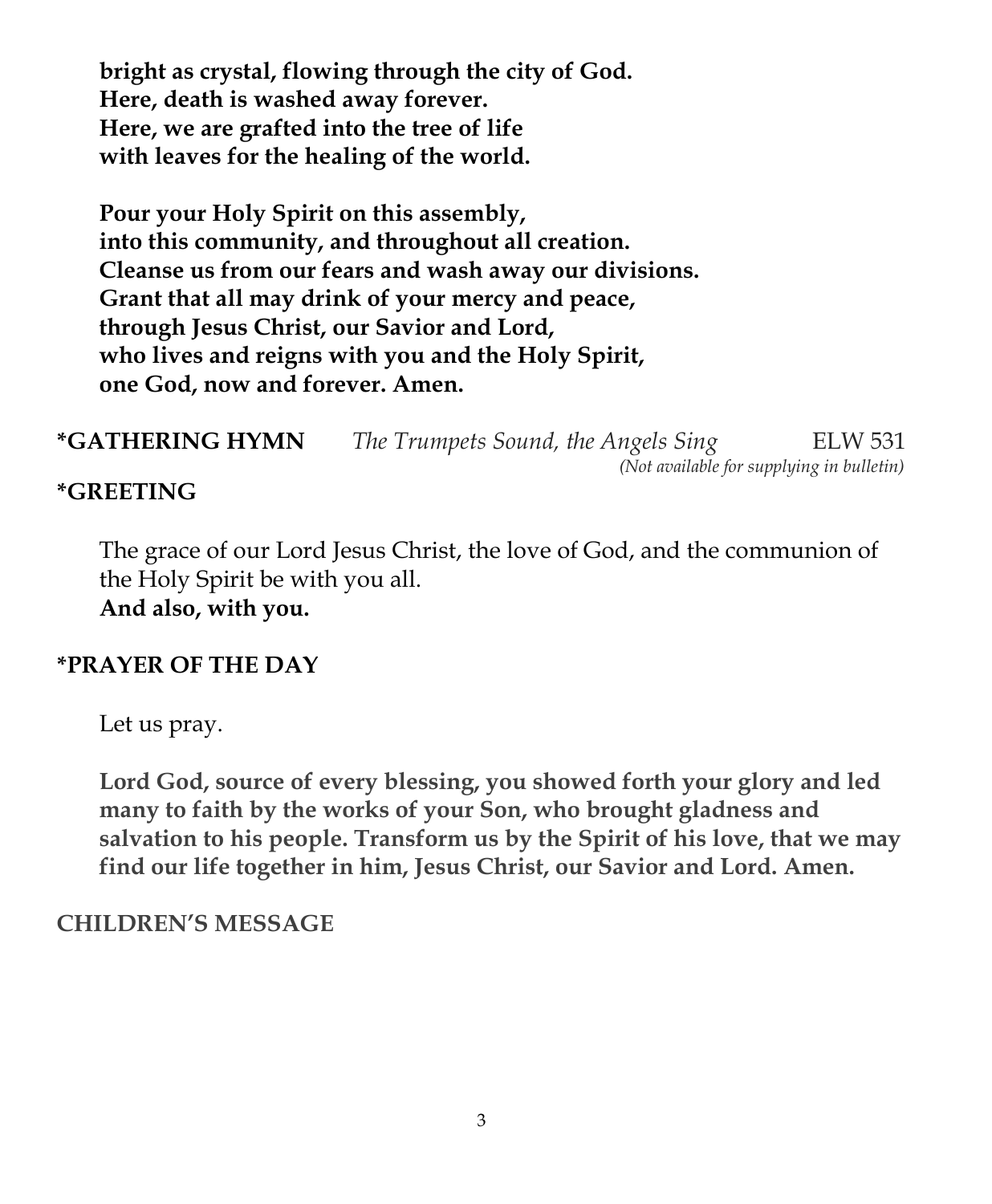# **SCRIPTURE READING 1 Corinthians 12:1-11**

<sup>1</sup>Now concerning spiritual gifts, brothers and sisters, I do not want you to be uninformed. <sup>2</sup>You know that when you were pagans, you were enticed and led astray to idols that could not speak. <sup>3</sup>Therefore I want you to understand that no one speaking by the Spirit of God ever says "Let Jesus be cursed!" and no one can say "Jesus is Lord" except by the Holy Spirit.

<sup>4</sup>Now there are varieties of gifts, but the same Spirit; <sup>5</sup>and there are varieties of services, but the same Lord; <sup>6</sup>and there are varieties of activities, but it is the same God who activates all of them in everyone. <sup>7</sup>To each is given the manifestation of the Spirit for the common good. <sup>8</sup>To one is given through the Spirit the utterance of wisdom, and to another the utterance of knowledge according to the same Spirit, <sup>9</sup>to another faith by the same Spirit, to another gifts of healing by the one Spirit, <sup>10</sup>to another the working of miracles, to another prophecy, to another the discernment of spirits, to another various kinds of tongues, to another the interpretation of tongues. <sup>11</sup>All these are activated by one and the same Spirit, who allots to each one individually just as the Spirit chooses.

Word of God, Word of Life. **Thanks be to God**

#### **\*GOSPEL John 2:1-11**

## The Holy Gospel According to St. John**. Glory to you O Lord.**

<sup>1</sup>On the third day there was a wedding in Cana of Galilee, and the mother of Jesus was there. <sup>2</sup>Jesus and his disciples had also been invited to the wedding. <sup>3</sup>When the wine gave out, the mother of Jesus said to him, "They have no wine." <sup>4</sup>And Jesus said to her, "Woman, what concern is that to you and to me? My hour has not yet come." <sup>5</sup>His mother said to the servants, "Do whatever he tells you." <sup>6</sup>Now standing there were six stone water jars for the Jewish rites of purification, each holding twenty or thirty gallons. <sup>7</sup>Jesus said to them, "Fill the jars with water." And they filled them up to the brim. <sup>8</sup>He said to them, "Now draw some out, and take it to the chief steward." So they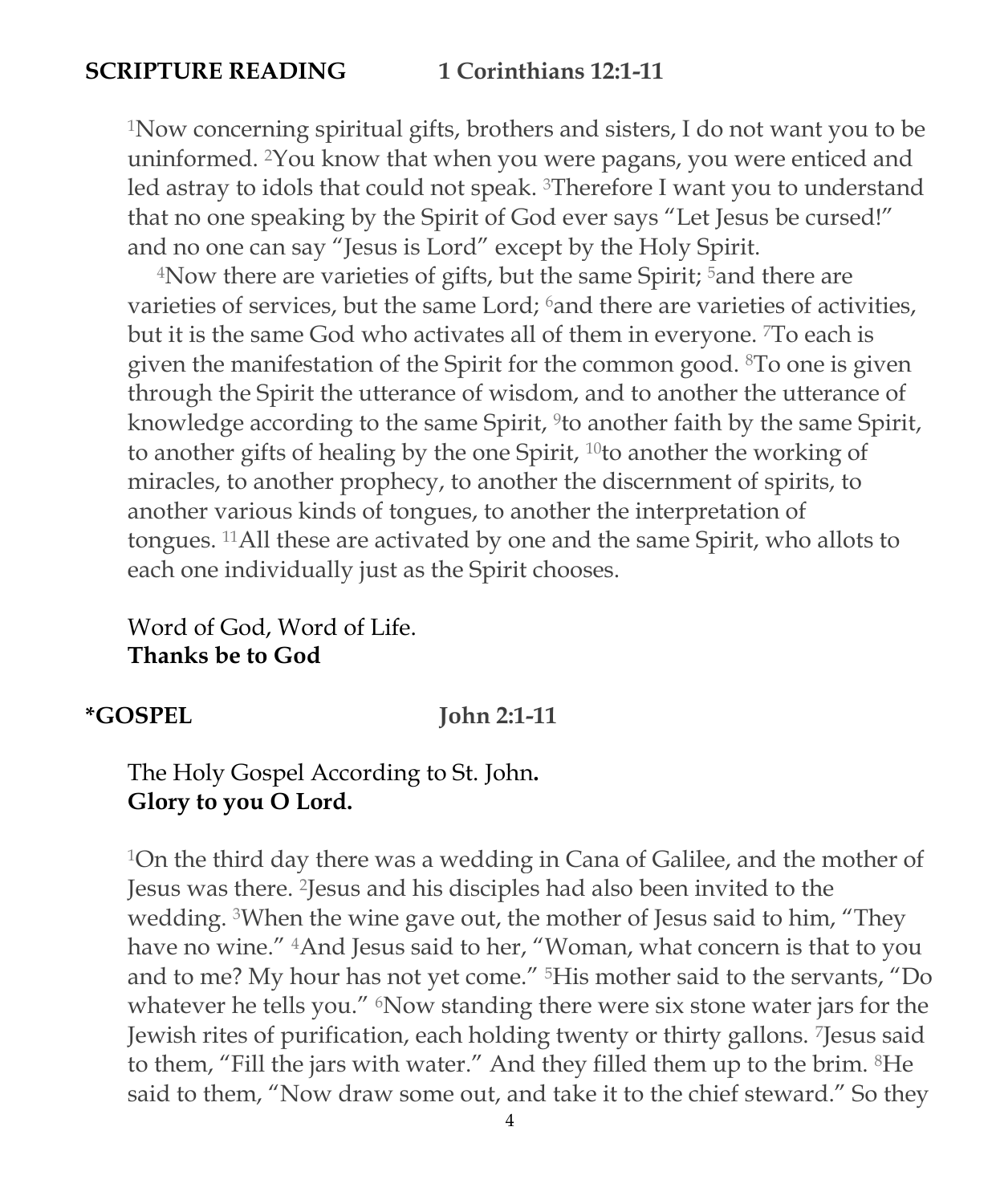took it. <sup>9</sup>When the steward tasted the water that had become wine, and did not know where it came from (though the servants who had drawn the water knew), the steward called the bridegroom <sup>10</sup>and said to him, "Everyone serves the good wine first, and then the inferior wine after the guests have become drunk. But you have kept the good wine until now." <sup>11</sup>Jesus did this, the first of his signs, in Cana of Galilee, and revealed his glory; and his disciples believed in him.

The Gospel of the Lord. **Praise to you, O Christ.**

**THE SERMON** The Rev. LaDonna Thomas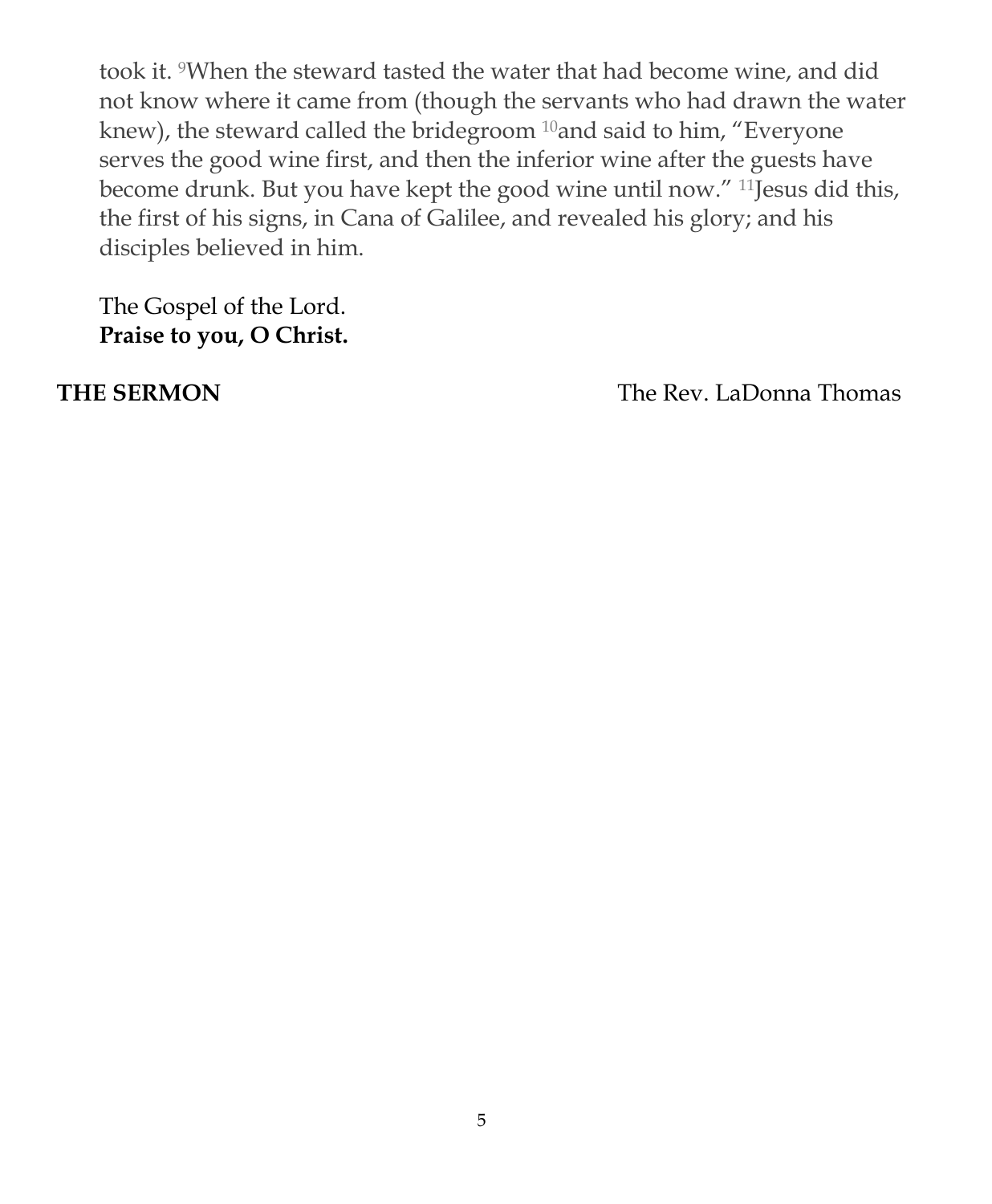We  $\mathbf{1}$ all are one mis sion; we all call. in  $\blacksquare$ are one in  $\overline{2}$ We all are called for vice, to wit-ness in God's name. ser  $\bar{\phantom{a}}$ 3 Now let **us** he ed. and let our song be heard.  $\mathbf u$ nit  $\sim$  $\overline{\phantom{a}}$ by Christ, the var-ied gifts u our nit ed Lord of all.  $\Box$ Our min-is-tries are  $dif - f'rent$ ; our pur - pose is the same: Now let us be a  $ves$ sel for  $\overline{G}$  od's re - deem-ing Word. A sin - gle great com - mis - sion com - pels us from a - bove  $\sim$ to touch the lives of oth ers with God's sur-pris-ing grace, We all sion: we call, are one in mis  $\sim$   $$ all are one in plan and work to - geth - er that all may know Christ's love. to ev - 'ry folk and na - tion may feel God's warm em - brace. **SO** var-ied gifts u - nit - ed Christ, the our  $by$ Lord of all.

We All Are One in Mission

Text: Rusty Edwards, b. 1955 Music: KUORTANE, Finnish folk tune Text © 1986 Hope Publishing Company, Carol Stream, IL 60188. All rights reserved. Used by permission.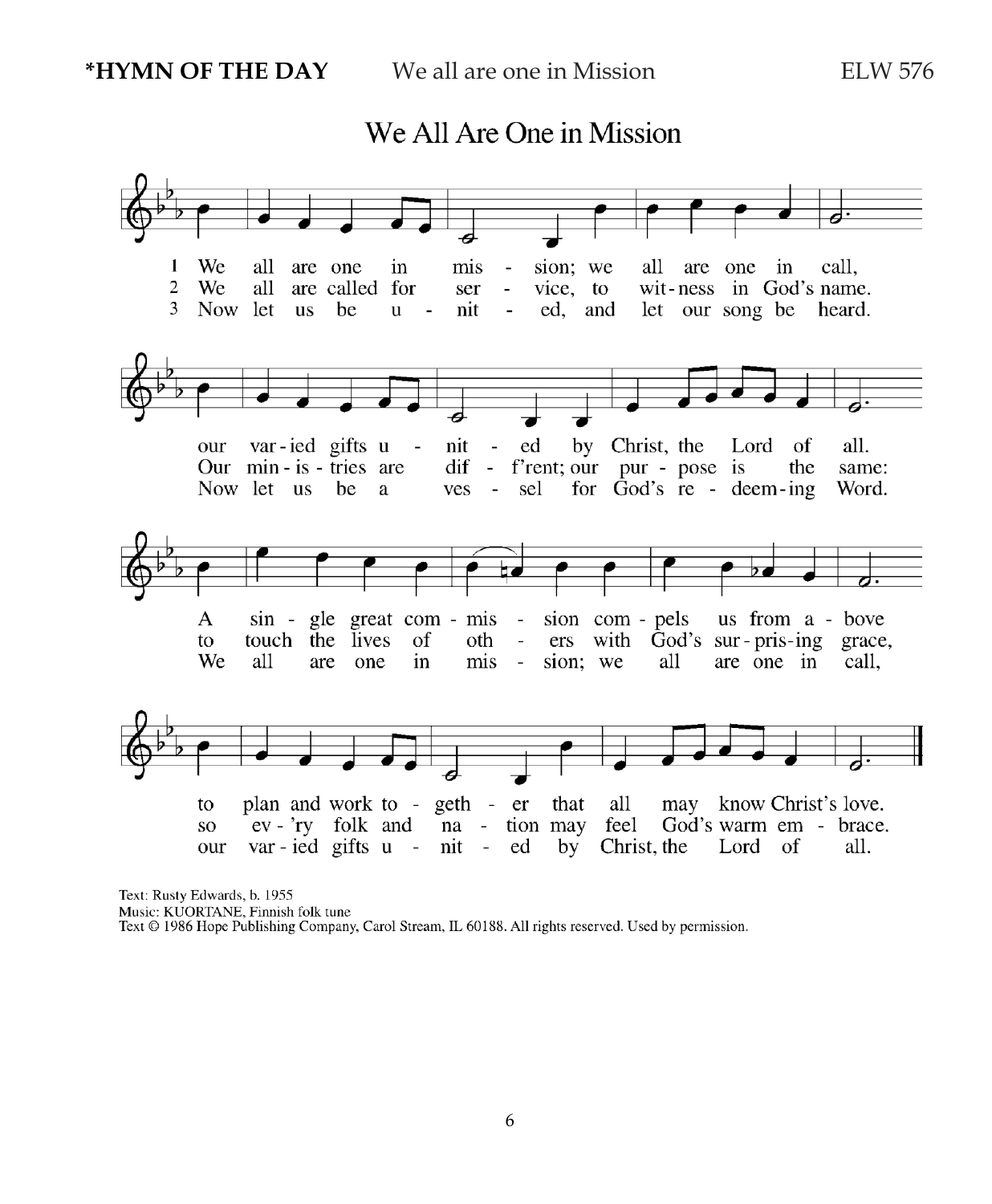# **\*NICENE CREED**

We are God's people through our baptism into Christ. Living together in trust and hope we confess our faith:

**We believe in one God, the Father, the Almighty, maker of heaven and earth, of all that is, seen and unseen. We believe in one Lord, Jesus Christ, the only Son of God, eternally begotten of the Father, God from God, Light from Light, true God from true God, begotten, not made, of one Being with the Father. Through him all things were made. For us and for our salvation he came down from heaven; by the power of the Holy Spirit he became incarnate from the virgin Mary, and was made man. For our sake he was crucified under Pontius Pilate; he suffered death and**

**was buried.**

**On the third day he rose again in accordance with the Scriptures; he ascended into heaven and is seated at the right hand of the Father. He will come again in glory to judge the living and the dead, and his kingdom will have no end.**

**We believe in the Holy Spirit, the Lord, the giver of life, who proceeds from the Father and the Son.**

**With the Father and the Son he is worshiped and glorified.**

**He has spoken through the prophets.**

**We believe in one holy catholic and apostolic Church.**

**We acknowledge one Baptism for the forgiveness of sins.**

**We look for the resurrection of the dead, and the life of the world to come. Amen.**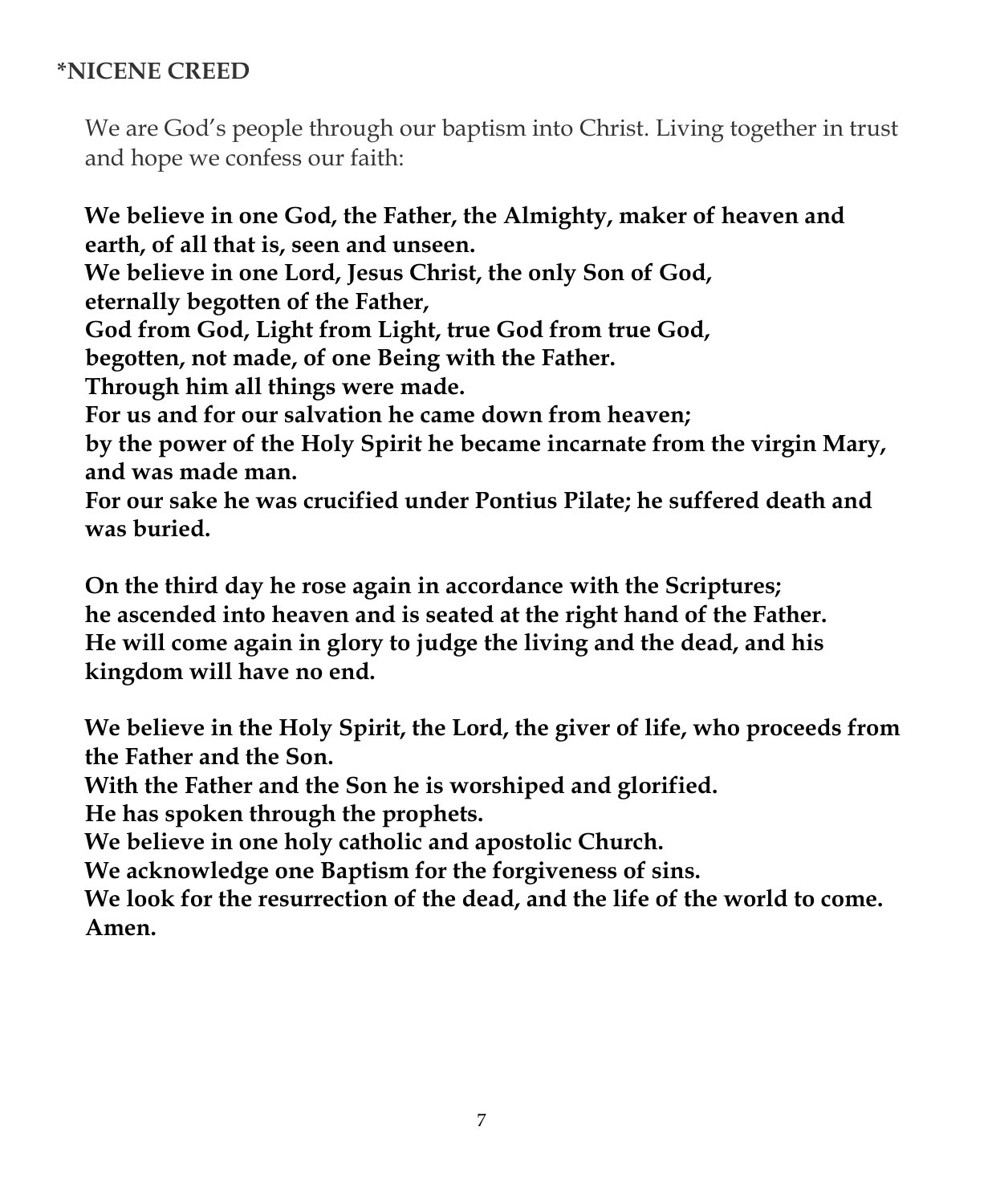# **\*PRAYERS OF INTERCESSION**

The Spirit of the Lord is poured out upon us in abundance; so we are bold to pray for the church, the world, and all that God has made.

# *A brief silence.*

By your Spirit, activate within your church gifts of faith, healing, and prophecy. Unite those who profess your name across congregations, denominations, and geographic boundaries. Open our hearts to recognize and celebrate surprising miracles. God of grace, **hear our prayer.**

Your creation reflects your generosity. Bless farmers, migrant farmworkers, orchard-keepers, ranchers, and all who tend the abundance of the land. Protect food and water sources from destruction, that all can eat and drink and be satisfied. God of grace, **hear our prayer.**

By your Spirit, grant wisdom, knowledge, and discernment to those who hold leadership positions at any level. Direct policymakers toward compassionate decisions that build up safe and just communities. Lead all authorities in seeking and serving the common good. God of grace, **hear our prayer.**

As Jesus provided generously in a moment of need, provide generous gifts of healing for those in need this day especially those on our prayer list and those whose names we offer now, silently or aloud... Provide abundantly for all who are hungry or thirsty, all seeking shelter, and all who seek peace. God of grace, **hear our prayer.**

You see us for who we are and you delight in us. Embrace those struggling with self-worth, wrestling with self-identity, or facing significant life transition. Remind us that nothing can separate us from your love. God of grace, **hear our prayer.**

## *Here other intercessions may be offered.*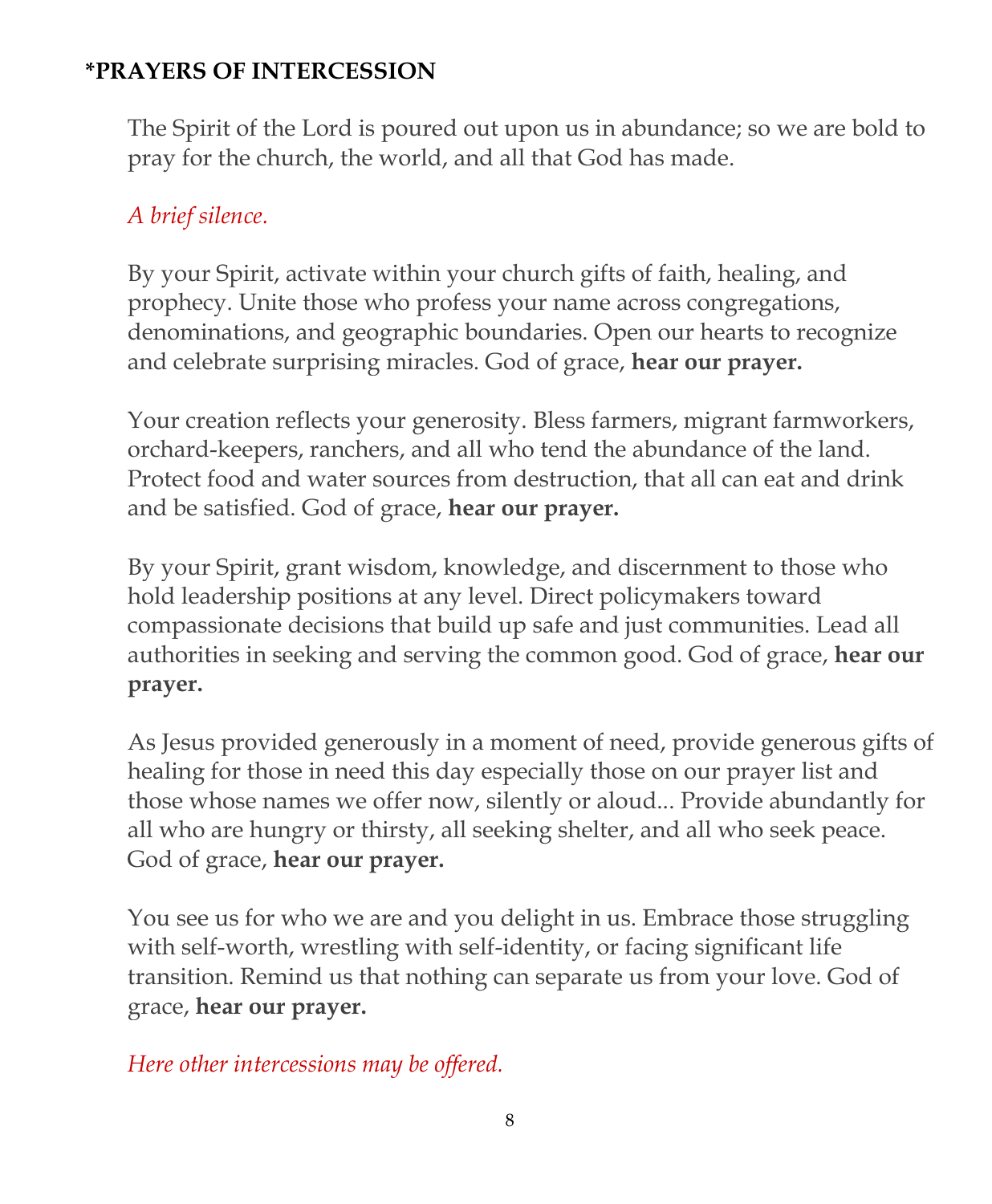You bless us through the spiritual gifts of the saints who have gone before us. We give thanks for the life of Martin Luther King Jr. and all who have modeled the way of courageous faith. God of grace, **hear our prayer.**

Since we have such great hope in your promises, O God, we lift these and all of our prayers to you in confidence and faith; through Jesus Christ our Savior. **Amen.**

# **\*THE EXCHANGE OF PEACE**

The peace of Christ be with you always. **And also with you.**

*(Worshippers may share a sign of peace with one another. Please refrain from touching those not in your household or moving about in the sanctuary)*

# **\*THE GREAT THANKSGIVING**

The Lord be with you. **And also with you**

Lift up your hearts. **We lift them to the Lord**.

Let us give thanks to the Lord our God. **It is right to give our thanks and praise.**

## **\*THANKSGIVING AT THE TABLE**

Blessed are you, O holy God: you are the Life and Light of all. By your powerful word you created all things. Through the prophets you called your people to be a light to the nations.

Blessed are you for Jesus, your Son.

He is your Light, shining in our darkness and revealing to us your mercy and might.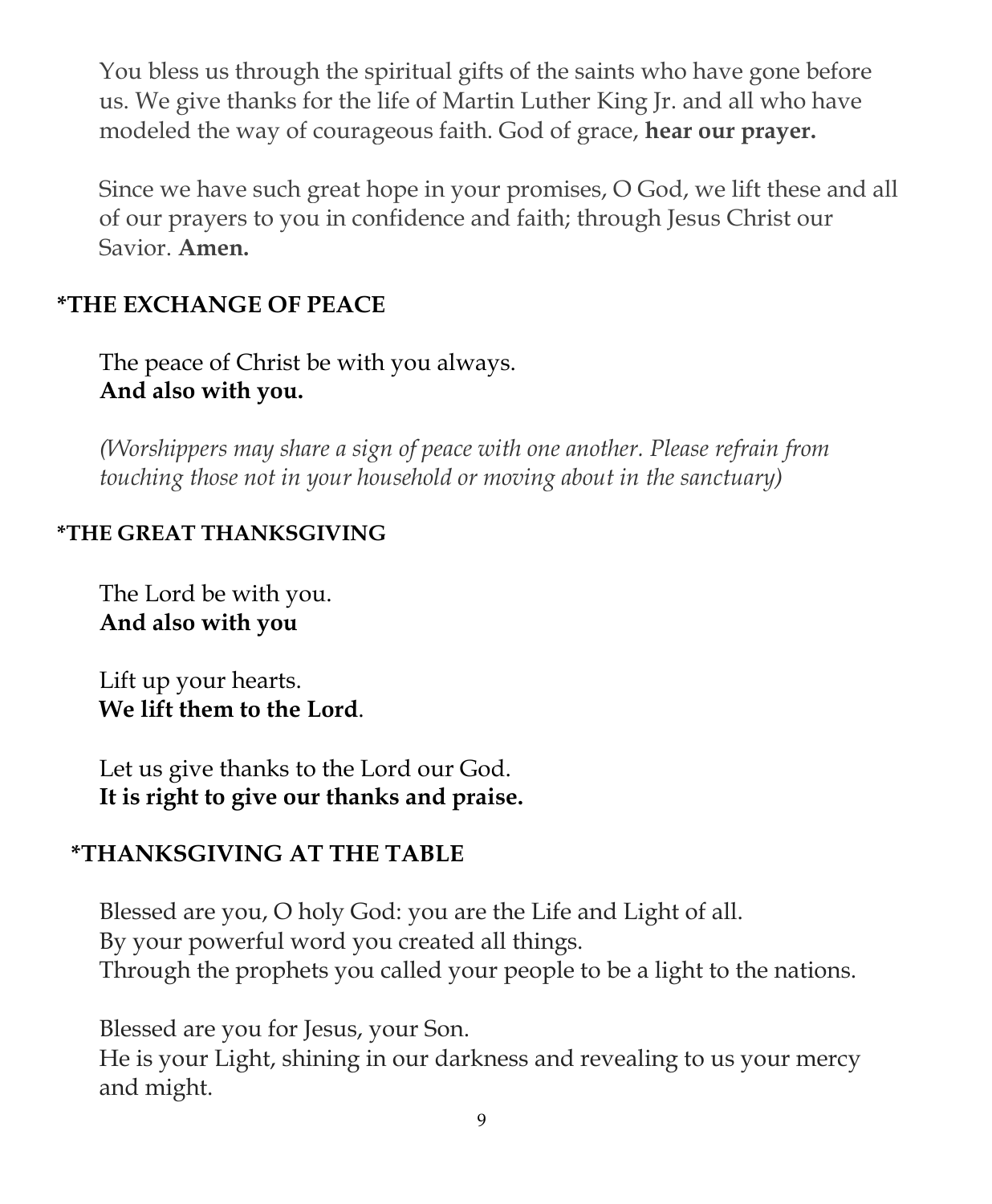In the night in which he was betrayed, our Lord Jesus took bread, and gave thanks; broke it, and gave it to his disciples, saying: Take and eat; this is my body, given for you. Do this for the remembrance of me.

Again, after supper, he took the cup, gave thanks, and gave it for all to drink, saying: This cup is the new covenant in my blood, shed for you and for all people for the forgiveness of sin. Do this for the remembrance of me.

Remembering, therefore, his preaching and healing, his dying and rising, and his promise to come again, we await that day when all the universe will rejoice in your holy and life-giving light.

By your Spirit bless us and this meal, that, refreshed with this heavenly food, we may be light for the world, revealing the brilliance of your Son. Through him all glory and honor are yours, Almighty Father, with the Holy Spirit, in your holy Church, both now and forever. **Amen**

Lord, remember us in your kingdom and teach us to pray:

**Our Father, who art in heaven, hallowed be thy name, thy kingdom come, thy will be done, on earth as it is in heaven.**

**Give us this day our daily bread;**

**and forgive us our trespasses, as we forgive those who trespass against us; and lead us not into temptation, but deliver us from evil.**

**For thine is the kingdom, and the power, and the glory, forever and ever. Amen.**

## **\*INVITATION TO COMMUNION**

Come to God's table. There is a place for you and enough for all.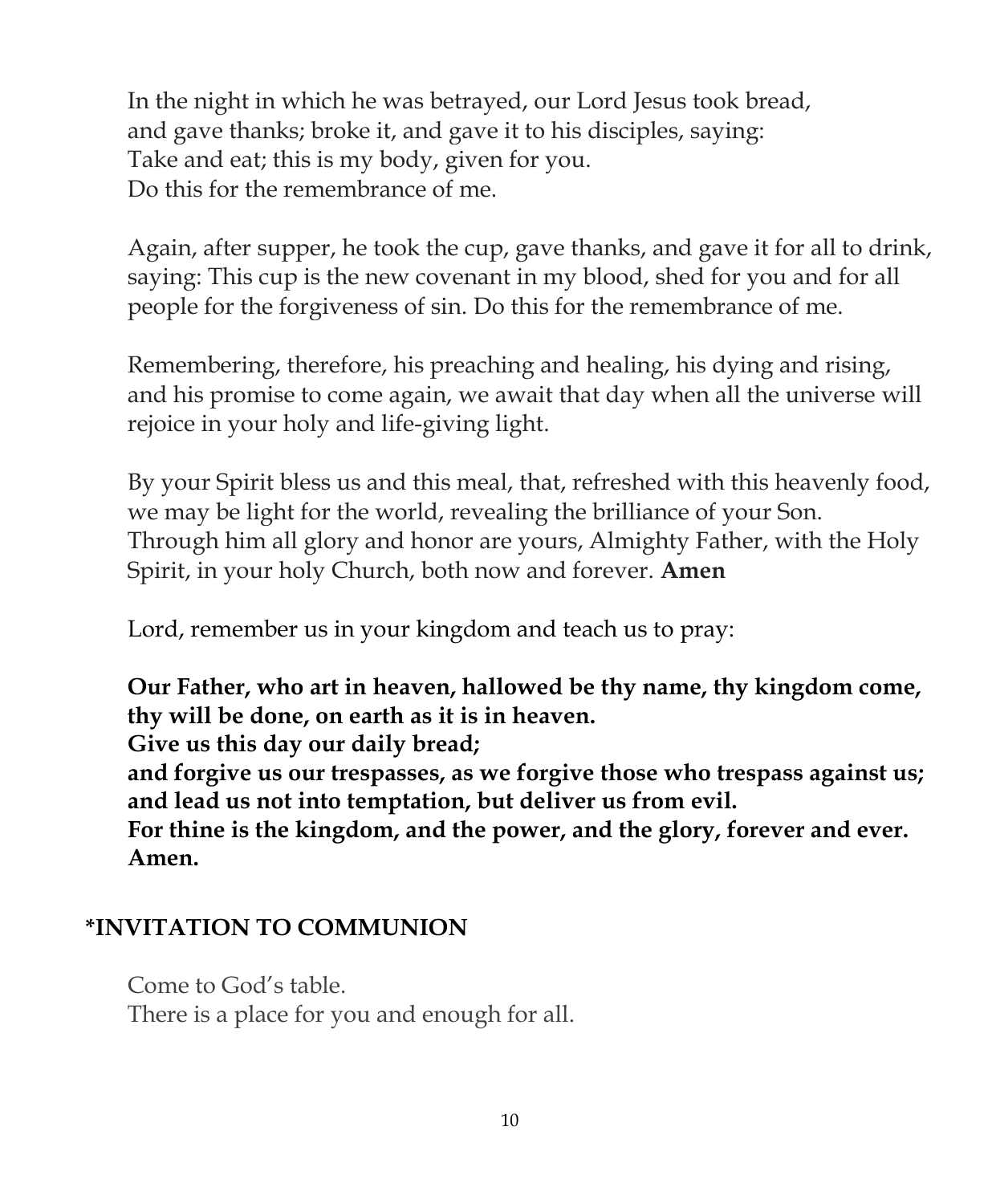



Text: Jaroslav J. Vajda, b. 1919<br>Music: NOW, Carl F. Schalk, b. 1929 Text and music @ 1969 Hope Publishing Company, Carol Stream, IL 60188. All rights reserved. Used by permission.

Duplication in any form prohibited without permission or valid license from copyright administrator.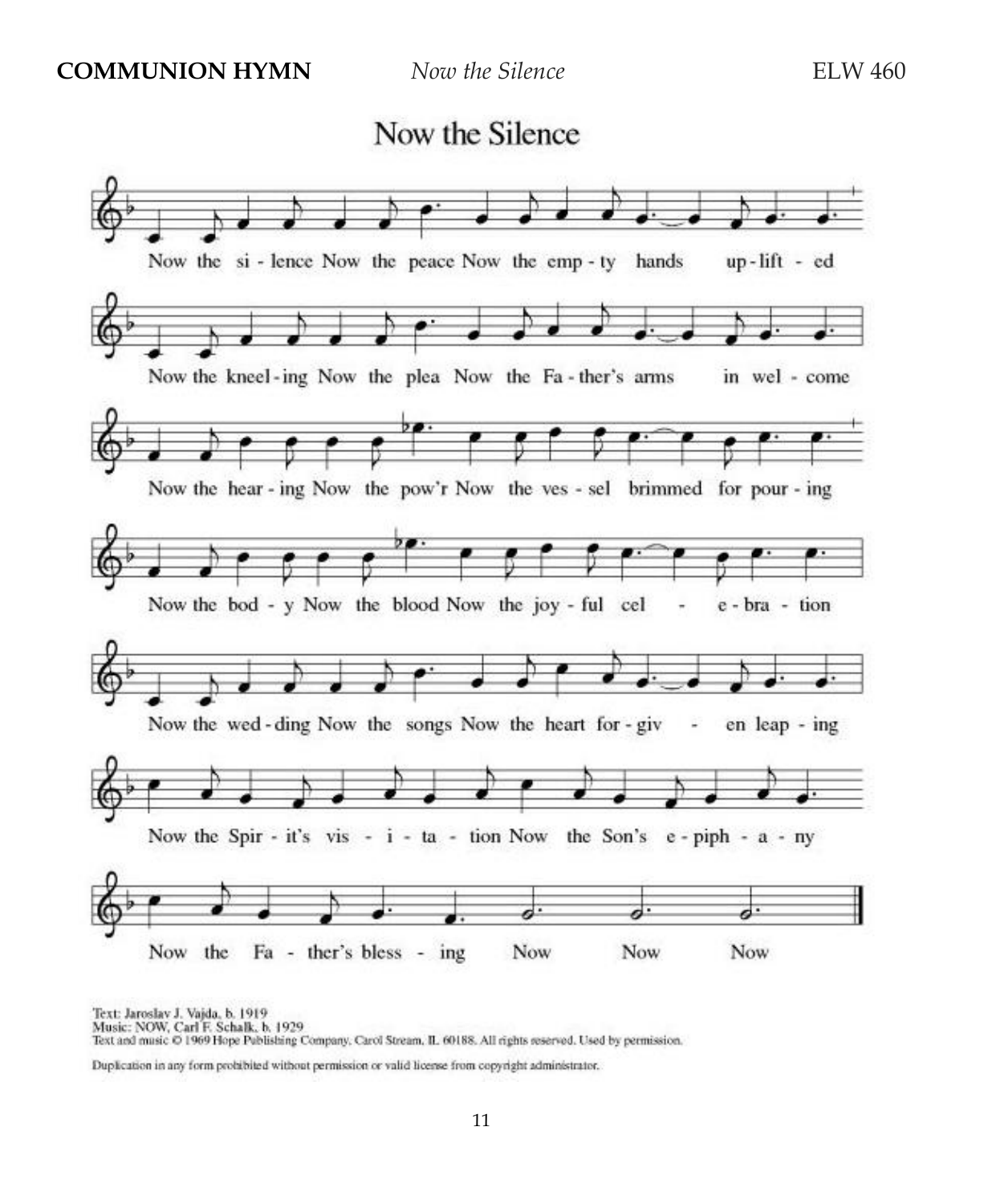# **\*PRAYER AFTER COMMUNION**

The body and blood of our Lord Jesus Christ strengthen you and keep you in God's grace. **Amen.**

Let us pray.

**Life-giving God, in the mystery of Christ's resurrection you send light to conquer darkness, water to give new life, and the bread of life to nourish your people. Send us forth as witnesses to your Son's resurrection, that we may show your glory to all the world, through Jesus Christ, our risen Lord. Amen.**

## **\*BLESSING**

God, who leads you in pathways of righteousness, who rejoices over you, and who calls you by name, bless your going out and your coming in, today and forever. **Amen.**

## **ANNOUNCEMENTS**

# **DISMISSAL**

Go in peace. Rejoice in Christ our Savior. **Thanks be to God.**

**POSTLUDE** *Praeludium* Heinrich Scheidemann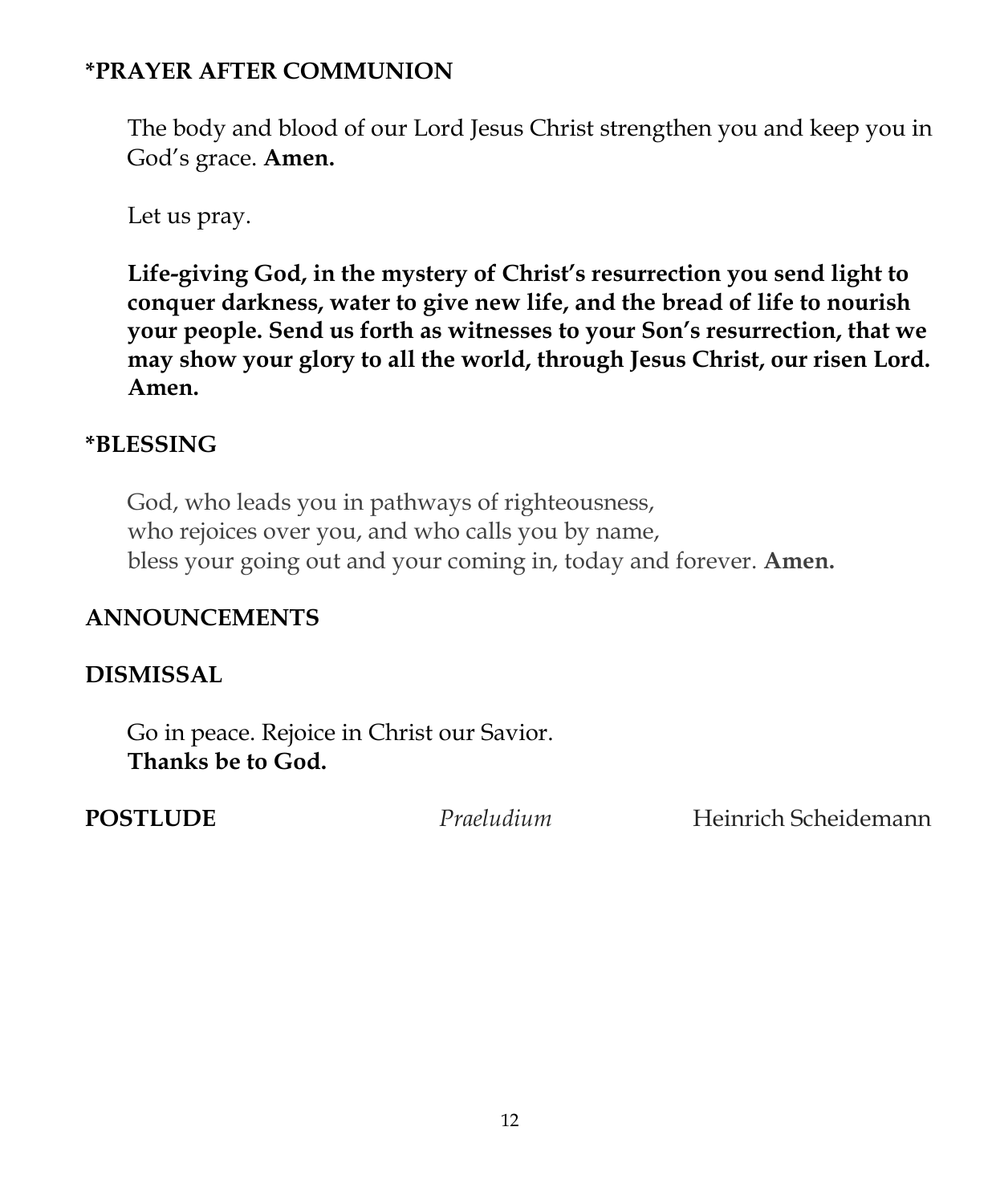#### **WORSHIP LEADERS**

**Preaching and Presiding:** Rev. LaDonna Thomas **Music Director:** Ted Stoddard **Eucharistic Minister:** Martha Lilja Johnson **Reader:** Deb Coull **Usher:** Bill Ellis **A/V:** Martha Lilja Johnson **Altar Care:** Joanne Peterson **Counters:** Dave Stowell & Nancy McKay

Liturgical materials and texts are used by permission of *Sundays and Seasons Augsburg Fortress License: 15150 One License Annual License: A-724876 for 03/06/21 – 03/05/22*

#### **NOTES AND ANNOUNCEMENTS**

#### **PLEASE MARK YOUR CALEDARS – ANNUAL MEETING**

The Annual Meeting is scheduled for Sunday, January 23, 2022, immediately after the Sunday service. The snow date is January 30, 2022. Additional details will be made available in the bulletin and in the weekly FYI as the time draw near.

#### **WELCOME!**

We are glad you joined us today. If you are new to St. Paul Lutheran Church and would like to learn more about us and our activities, please feel free to pick up one of our church directories available at the back of the church and/or go to our website and sign up for our weekly FYI Newsletter. https://www.stpaulcapeann.org/sign-up-for-our-newsletter/

#### **MID-WEEK SPIRITUAL REFUELING – BIBLE STUDY**

Join Pastor LaDonna and others of our beloved community in a Wednesday, noontime Bible Study, beginning this Wednesday, January 12th. We will meet over Zoom, so this can be a mid-week, mid-day break to enjoy fellowship and conversation. *The Zoom will open at noon, but we won't start our study until 12:15***,** in case some are on their lunch break and need to grab a quick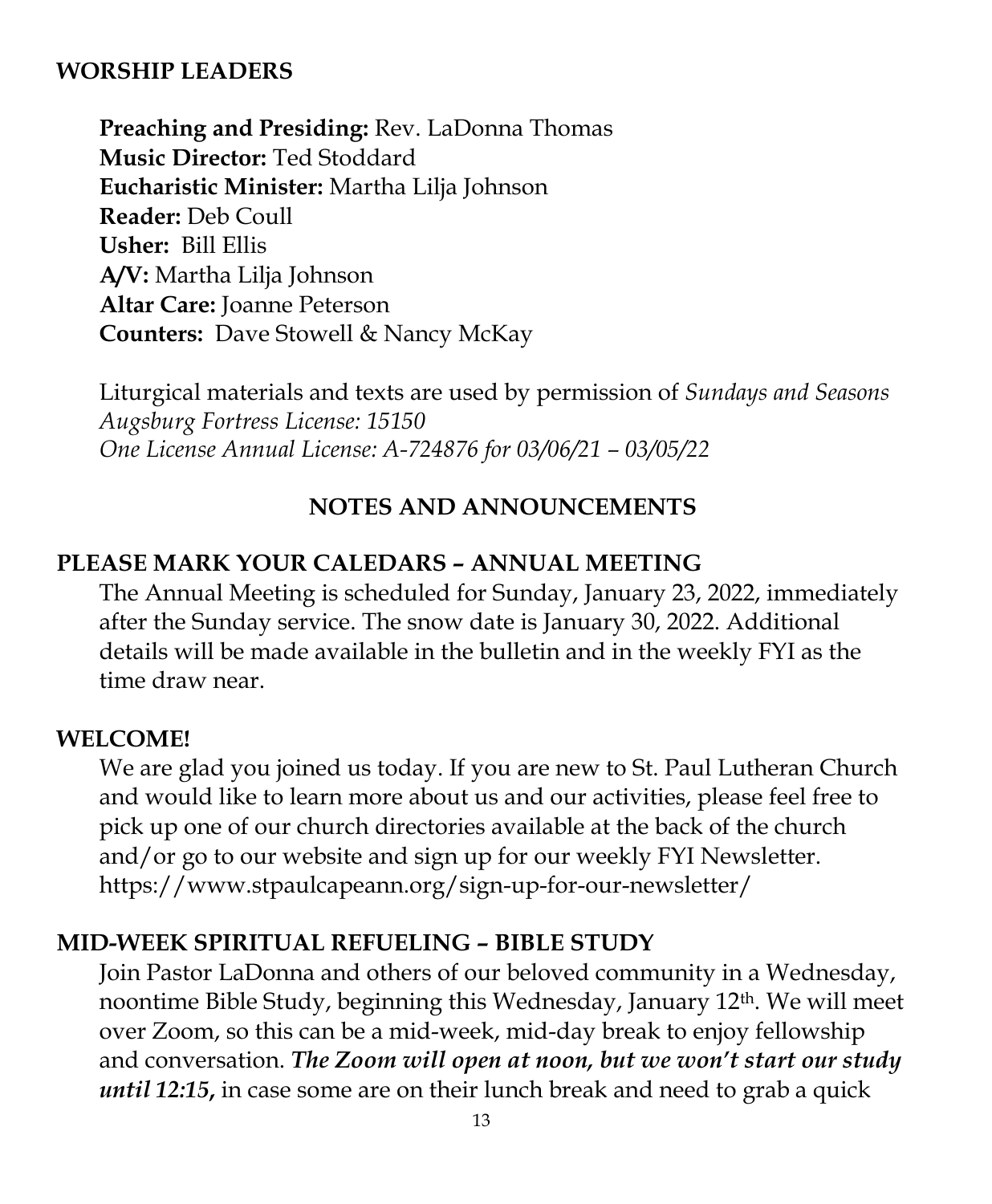bite to eat beforehand (or you're welcome to eat your lunch during the study). We'll conclude by 1:00 p.m. We'll use one or more of the Scriptures from the previous Sunday's Worship as a basis for our study. This week it will be Luke 3:15-17, 21-22. There is no need to register for this study. You can drop in any week to join us. Zoom link and call in information: [https://us06web.zoom.us/j/85929904559?pwd=ZWpNc1dRL3I4SXJkdkcvU](https://us06web.zoom.us/j/85929904559?pwd=ZWpNc1dRL3I4SXJkdkcvUnUweHRHUT09) [nUweHRHUT09](https://us06web.zoom.us/j/85929904559?pwd=ZWpNc1dRL3I4SXJkdkcvUnUweHRHUT09) Meeting ID: 859 2990 4559 Passcode: 451661

Call-in number: +1 929 205 609

# **CONNECTING SPIRITUALLY WITH OTHERS**

Are you longing to connect spiritually with others through conversations that matter? Pastor LaDonna invites you to a Tuesday evening conversation, using the book "Jesus and the Disinherited" by Howard Thurman. This conversation will take place on Zoom, Tuesdays, 7-8 p.m., January 25- February 15. Please register for this conversation group at https://forms.gle/MnbRs1GzNUwztXTZ7 and you will receive more detail about the first session.

Thurman was a trusted advisor to Martin Luther King Jr and an architect of nonviolent resistance. Background information about the book and author can be read at [https://www.christianitytoday.com/ct/2020/june-web](https://www.christianitytoday.com/ct/2020/june-web-only/jesus-and-disinherited.html)[only/jesus-and-disinherited.html](https://www.christianitytoday.com/ct/2020/june-web-only/jesus-and-disinherited.html)

# **PASTOR LADONNA'S OFFICE HOURS**

Mondays Noon – 2:00 P.M. and by appointment Pastor LaDonna can be reached at 717-688-0652 or by email at pastor@stpaulcapeann.org.